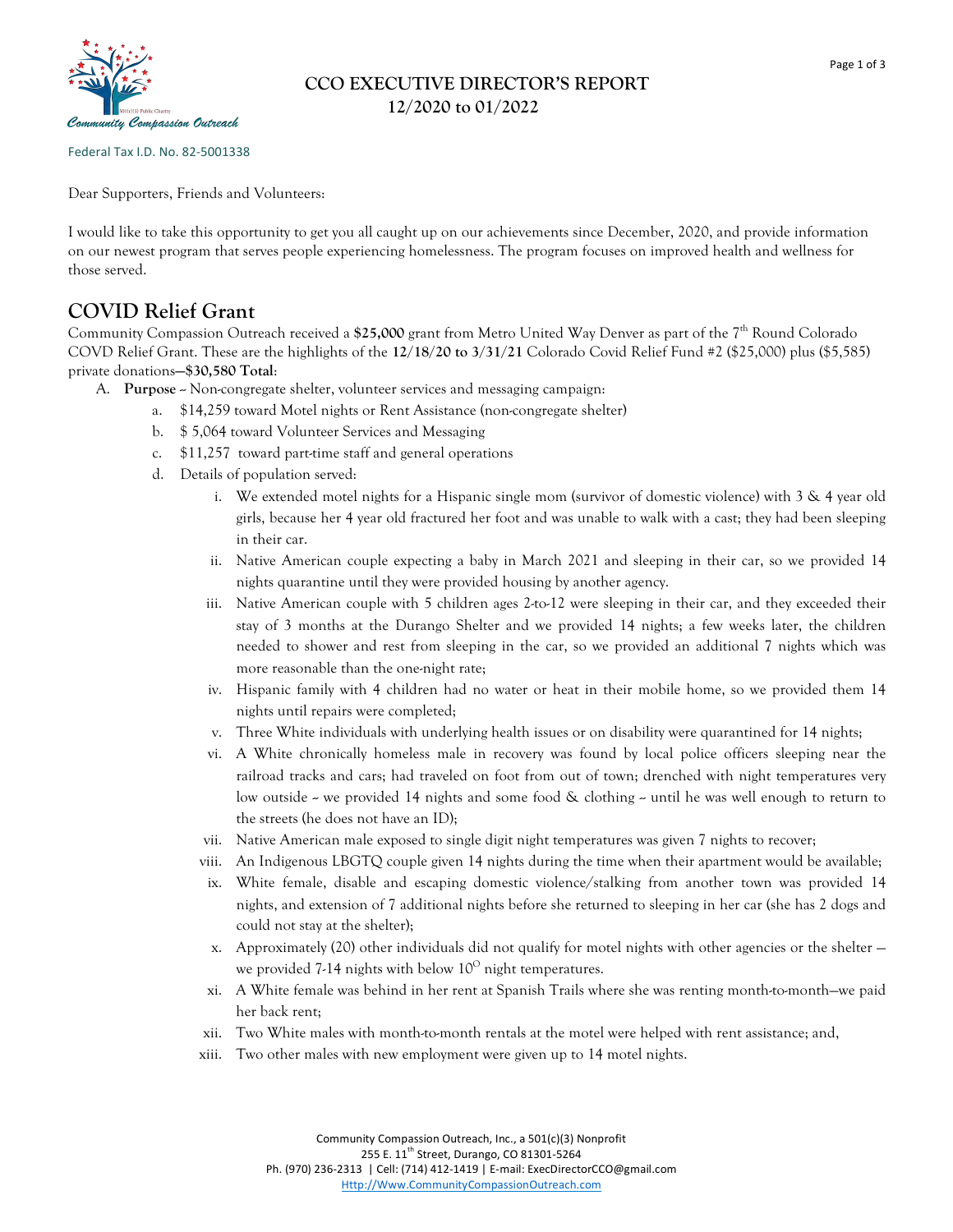#### **B. Challenges:**

 

- 1) We turned away nearly 10 households with bad history at Spanish Trails Motel and/or other motels stopped accepting CCO's reservations.
- 2) Motel rates increased since Summer 2020.
- 3) When clients were placed in the motel after normal work hours, food and meals had to be purchased from local grocery stores & restaurants for delivery to their rooms. Clients without vehicles would get groceries delivered by the stores or our volunteers; at times, we ordered food boxes from Manna Soup Kitchen with volunteers and staff making deliveries.
- 4) The Christmas and New Years holidays challenged our motel guests with limited access to buses and volunteer transportation.
- 5) An outbreak of COVID at the only sanctioned encampment had our staff tracking individuals who were tested positive when public health officials could not locate them.
- 6) We coordinated with law enforcement to provide motel nights for people they found sleeping in uninhabitable spaces.
- 7) Thefts within the homeless population quickly depleted donated camp equipment, so we bought some of those items from local stores.
- 8) An increase in new homeless arrivals to our community with reduced donations added burden on available resources.
- 9) CCO participates with the Balance of State CoC Coordinated Entry System. When meeting with new clients, and providing non-congregate sheltering, we actively seek to provide housing assessments using the VI-SPDAT forms for family, single adults and youth:
- 10) More than a dozen assessments were performed by us during the period of this report. Approximately seven clients received housing through ESG, Rapid ReHousing, CEAC, transitional housing or permanent supportive housing during the period starting 12/18/2020 until current;
- 11) Housing inventory has been extremely low-to-none with January median rent rate at \$1,535; and,
- **12)** A low-income family of 4 or 5 children cannot find housing with three or four bedrooms in this town so, they return to us asking for motel nights.

### **Recovery Empowerment Support Services RESST — January 2022 New Program**

We submitted a proposal and budget to the West Slope Casa management services organization for CCO's RESST Program. The contract is in preparation for signatures. It covers six (6) months of the annual budget of \$130,535 (January 2022 to June 30, 2022). It will cover training costs for people with lived experience (peers) and in recovery (1) year for mental health conditions and/or substance use disorders (including alcohol & opioid use). Trained recovery coaches and peer support specialists/professionals become the workforce we will hire through the grant.

**Phase I** of RESST Program Strategy started late June 2020 after Donna Mae Baukat completed the Addiction Recovery Coach Training by CCAR/Recovery Coach Academy. At the end of October, she completed 72-hours of Peer Support Professional (PSP) training by the Colorado Mental Wellness Network (CMWN). More than ten (10) individuals and one family (parents and adult child) are working with our PSP in this program which begins with information and education of the "multiple pathways to recovery". We have a few Native Americans who continue to struggle with substance use disorders—but, treatment centers are located outside of Southwest Colorado. This is the challenge we face today, while they revolve in and out of Detox without treatment. It is why we hope you will continue to support CCO monetarily. Without housing, it is difficult to succeed in recovery<sup>1</sup>.

February 2022 will see activities at our current location to offer art classes, exercises, workshops, and other evidence-based services to support people on their way to recovery, or for those who want to maintain wellness and sobriety.

We have been at Espero Apartments with the RESST Program each Wednesday where residents may volunteer to participate in this program. Since November 2020, when people experiencing homelessness transitioned into the Permanent Supportive Housing of Espero Apartments, they are still trying to settle into their new lifestyle. We will be reaching out to people at Purple

<sup>&</sup>lt;sup>1</sup> Tragically, homelessness and substance abuse go hand in hand. The end result of homelessness is often substance abuse, and substance abuse can also contribute to homelessness. The National Coalition for the Homeless has found that 38% of homeless people are alcohol dependent, and 26% are dependent on other harmful chemicals. Source: https://www.addictioncenter.com/addiction/homelessness/